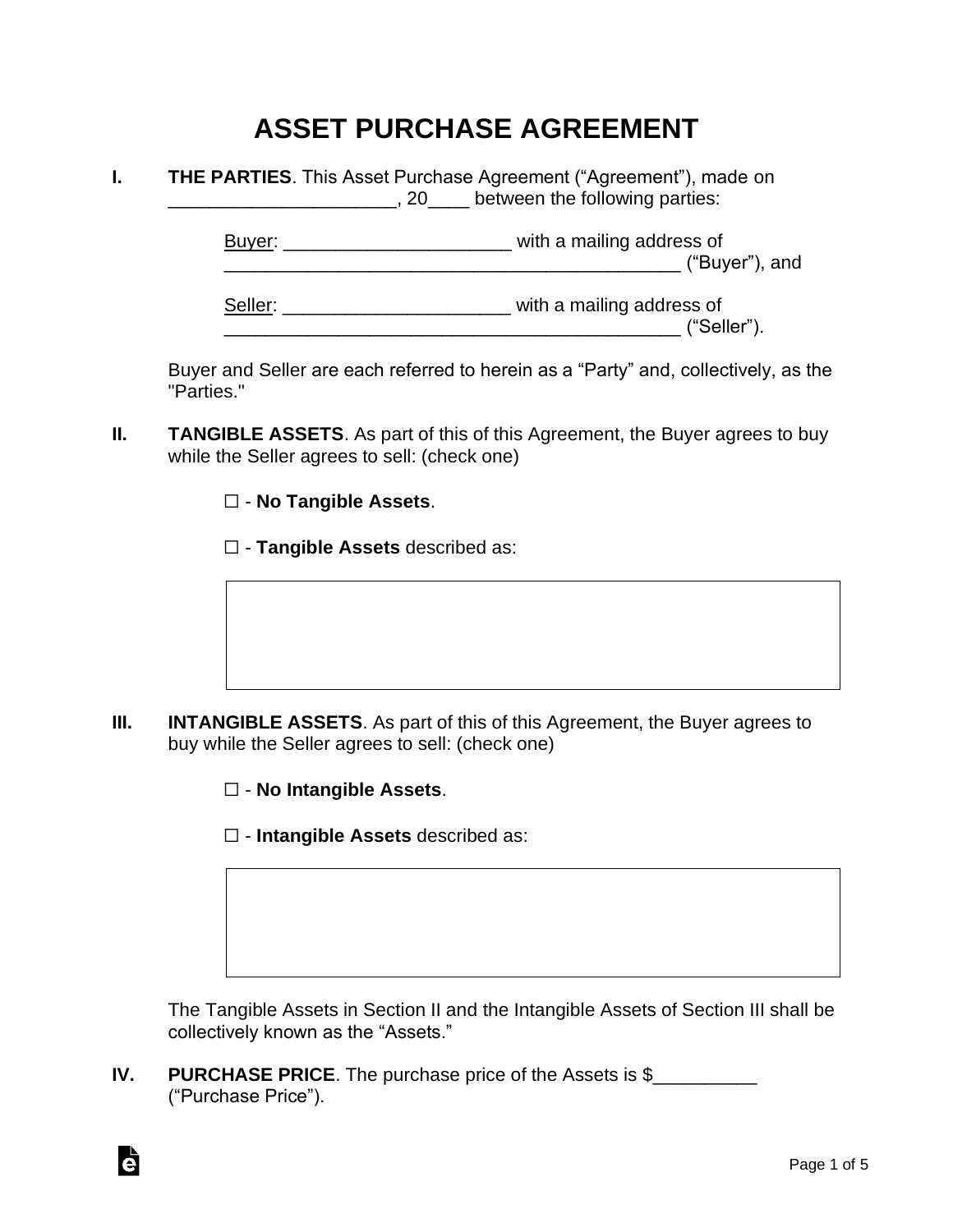- **V. DEPOSIT**. As part of this Agreement, an initial payment is: (check one)
	- ☐ **Not Required**.
	- ☐ **Required** in the amount of \$\_\_\_\_\_\_\_\_\_\_ ("Deposit"). The Deposit shall be: (check one)
		- ☐ **Non-Refundable** except in the case of Section XVI(b).
		- ☐ **Refundable** within the Inspection Period mentioned in Section VI or in the case of Section XVI(b).
- **VI. INSPECTION**. The Parties agree that there: (check one)

☐ - **SHALL BE** an Inspection Period. The Buyer shall have a period of day(s) to review the Assets and shall have the option to terminate this Agreement for any reason. If terminated, the Buyer shall have no obligations to perform under this Agreement and any refundable Deposit shall be returned to the Buyer within five (5) days ("Inspection Period").

- ☐ **SHALL NOT** be an Inspection Period.
- **VII. PAYMENT**. The Purchase Price shall be paid: (check one)
	- ☐ At **Closing**, less any Deposit paid in Section V.

☐ - By **Owner Financing** provided by the Seller in accordance with the following payment structure:

- a.) Down Payment (at Closing): \$
- b.) Interest Rate: 2%
- c.) Term:  $\Box$  Month(s)  $\Box$  Year(s)
- d.) Payment Due: On the of every month.
- **VIII. FINANCING**. This Agreement is: (check one)

Ġ

☐ - **Not Contingent** on the Buyer obtaining financing. The Buyer must provide proof of funds within  $\_\_\_\_$  day(s) from the Effective Date of this Agreement.

□ - Contingent on the **Buyer's ability to obtain financing from a 3<sup>rd</sup> party**. The Buyer has \_\_\_\_ day(s) to obtain such financing and to show evidence in the form of a pre-approval letter from a credible lender.

☐ - Contingent on the **Buyer's ability to obtain financing from the Seller**. The Buyer has day(s) to obtain approval from the Seller.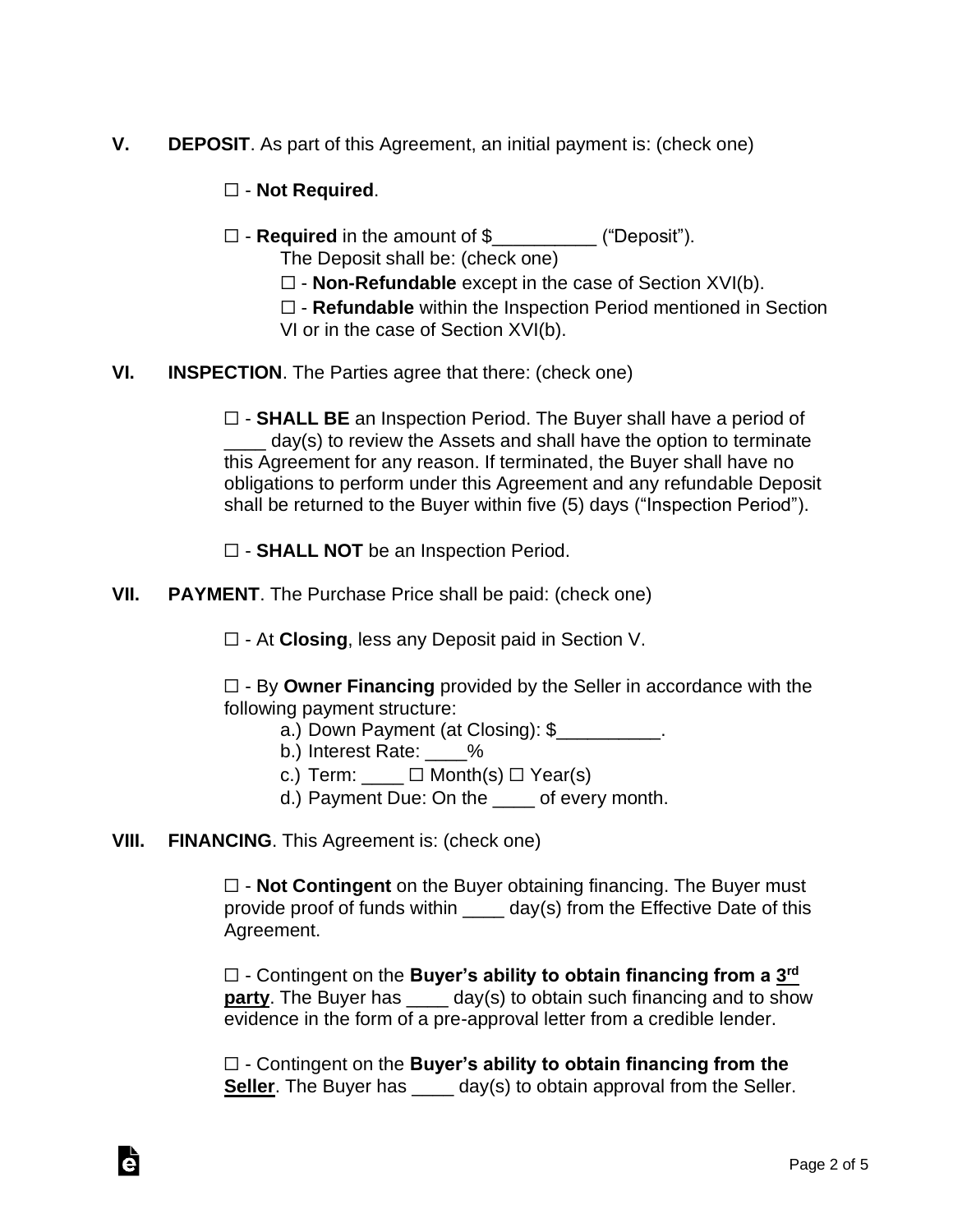## **IX. APPROVAL OF 3RD PARTY**. For the Assets to be sold, there is: (check one)

☐ - **No Requirement** for consent or approval from any 3rd party.

☐ - **Requirement** for consent or approval to sell the Assets by the following: \_\_\_\_\_\_\_\_\_\_\_\_\_\_\_\_\_\_\_\_\_\_\_\_\_\_\_\_\_\_\_\_.

- **X.** CLOSING. This transaction shall be closed on \_\_\_\_\_\_\_\_\_\_\_\_\_\_\_\_\_\_\_\_\_\_\_\_\_\_\_\_\_\_\_ 20\_\_\_\_, at \_\_\_\_: □ AM □ PM or earlier at an agreed upon location by the Parties. ("Closing"). Any extension of the Closing must be agreed upon, in writing, by Buyer and Seller.
- **XI. CLOSING COSTS**. All costs associated with the Closing shall be the responsibility of: (check one)
	- $\Box$  Both Parties bearing their own expenses.
	- ☐ Buyer
	- ☐ Seller

Ġ

- **XII. SELLER'S REPRESENTATIONS**. The Seller covenants and represents the following:
	- a.) **Fiduciary Duty**. The Seller agrees that during the purchase process to hold a fiduciary duty in the best interests of the Buyer. The Seller shall in no way conduct any action that would disrupt the on-going status of the Assets' value or condition. This obligation shall continue until the Closing.
	- b.) **Rights and Ownership**. Seller makes the claim that they are the sole owner of the Assets with full rights to sell as stated in this Agreement. No other person has any claim, right, title, interest, or lien in, to, or on the Assets.
	- c.) **Outstanding Liabilities**. The Seller has no outstanding liabilities, liens, judgments, or obligations that directly or indirectly affect the Assets.
	- d.) **Taxes**. Seller claims that all taxes related to the Assets have been paid-in-full.
	- e.) **Insurance**. If there is any insurance on the Assets, the Seller agrees to provide the Buyer with a copy of the current insurance policy, if any, to the Buyer within a reasonable time period. The Buyer has the option to assume the policy subject to the insurer's approval.
	- f.) **Outstanding Suits**. There are no actions, suits, proceedings, or investigations pending or, to the knowledge of the Seller, threatened against or involving the Seller or brought by the Seller or affecting any of the Assets at law or in equity or admiralty or before any Federal, State, Municipal, or other governmental department, commission, board, agency, or instrumentality, domestic or foreign, nor has any such action, suit, proceeding, or investigation been pending during the preceding date hereof.
- **XIII. PARTIES' REPRESENTATIONS**. The Parties represent and agree to the following: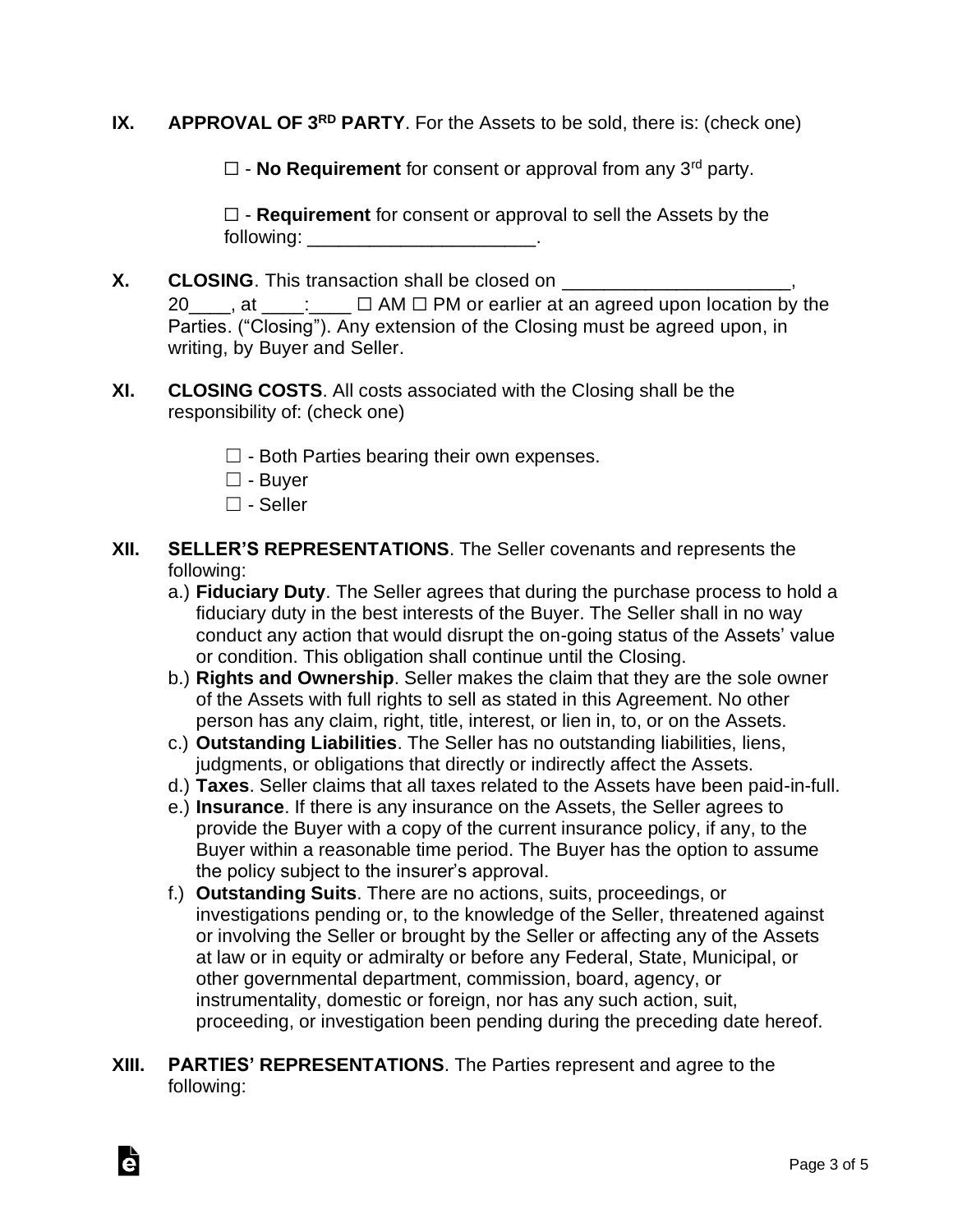- a.) **Compliance with Agreement**. The representations and warranties of the Seller contained in this Agreement or any certificate or document delivered pursuant to the provisions hereof or in connection with the transactions contemplated hereby shall be true on and as of the Closing as though such representations and warranties were made at and as of such date, except if such representations and warranties shall be true as of such date.
- b.) **Injunction**. On the day of Closing, there shall be no effective injunction, writ, preliminary restraining order, or any order of any nature issued by a court of competent jurisdiction directing that the transactions provided for herein or any of them not to be consummated as herein provided.
- c.) **Buyer's Approval**. All actions, proceedings, instruments, and documents required to carry out this Agreement, or incidental thereto, and all other related legal matters shall have been approved by counsel for the Buyer.
- d.) **Casualty**. The Assets, or any substantial portion thereof, shall not have been adversely affected in any material way as a result of any fire, accident, flood, or other casualty or act of God or public enemy, not shall any substantial portion of the purchased property have been stolen, taken by eminent domain, or subject to condemnation. If the Closing occurs hereunder despite such casualty as a result of the waiver of this condition by the Buyer, the Seller shall assign or pay over to the Buyer the proceeds of any insurance or any condemnation proceeds with respect to any casualty involving the Assets that occur after the date hereof.
- e.) **Adverse Change**. Between the date of this Agreement and the Closing, there shall be no material adverse change of the Assets.
- **XIV. SELLER'S INDEMNIFICATION**. The Seller agrees to jointly and severally indemnify and hold the Buyer, and assigns, harmless from any and all claims of any nature whatsoever, including without limitation:
	- a.) **Claims**. Tort claims and claims made by creditors; and
	- b.) **Taxes**. Claims that may be made hereinafter on account of Federal and State taxes, including, but not limited to, sales taxes, franchise taxes, unemployment taxes, Social Security taxes, excise taxes, and any other taxes of any nature or form on account of the Buyer ending on and accruing up to the Closing.
- **XV. ACCESS TO INFORMATION**: After the execution of this Agreement, the Buyer shall have full access to any and all information in reference to the Assets. The Buyer shall maintain a fiduciary duty to keep the information that it obtains confidential and agrees to not share with any third (3rd) party unless the Seller gives their written consent.
- **XVI. TRANSFER OF ASSETS**. The Seller makes the following covenants to the Buyer:

Ġ

a.) **Title**. A bill of sale shall be delivered at the Closing that shall transfer all the Assets mentioned in this Agreement and free and clear of all encumbrances. The Seller shall include any and all certificates and titles with the transfer of